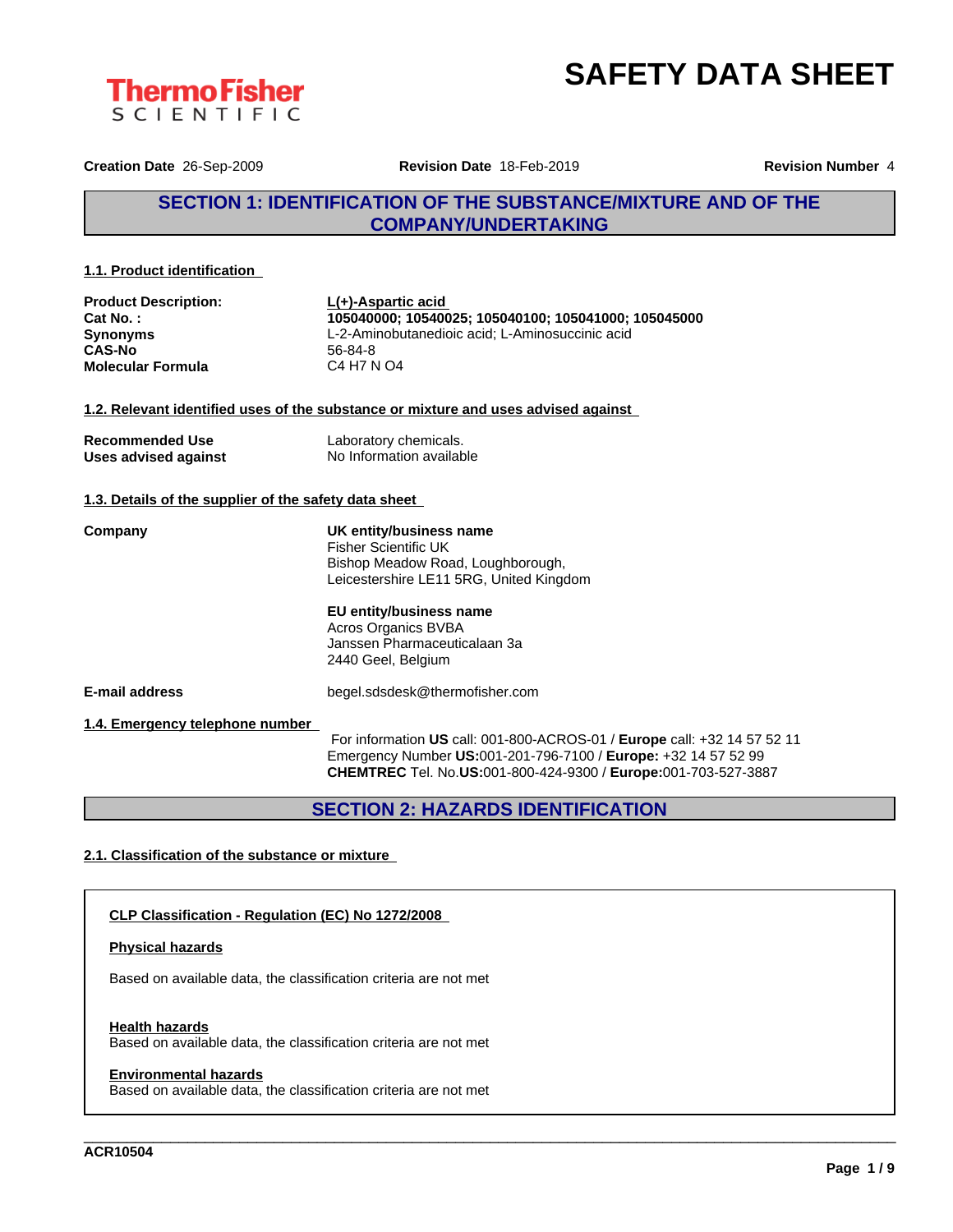$\_$  ,  $\_$  ,  $\_$  ,  $\_$  ,  $\_$  ,  $\_$  ,  $\_$  ,  $\_$  ,  $\_$  ,  $\_$  ,  $\_$  ,  $\_$  ,  $\_$  ,  $\_$  ,  $\_$  ,  $\_$  ,  $\_$  ,  $\_$  ,  $\_$  ,  $\_$  ,  $\_$  ,  $\_$  ,  $\_$  ,  $\_$  ,  $\_$  ,  $\_$  ,  $\_$  ,  $\_$  ,  $\_$  ,  $\_$  ,  $\_$  ,  $\_$  ,  $\_$  ,  $\_$  ,  $\_$  ,  $\_$  ,  $\_$  ,

#### **2.2. Label elements**

**Hazard Statements**

#### **Precautionary Statements**

#### **2.3. Other hazards**

No information available

# **SECTION 3: COMPOSITION/INFORMATION ON INGREDIENTS**

#### **3.1. Substances**

| Component       | <b>CAS-No</b> | EC-No.            | Weight % | CLP Classification - Regulation (EC) No<br>1272/2008 |
|-----------------|---------------|-------------------|----------|------------------------------------------------------|
| L-Aspartic acid | 56-84-8       | EEC No. 200-291-6 | 98       |                                                      |

*Full text of Hazard Statements: see section 16*

# **SECTION 4: FIRST AID MEASURES**

#### **4.1. Description of first aid measures**

| <b>Eye Contact</b>                                               | Rinse immediately with plenty of water, also under the eyelids, for at least 15 minutes. Get<br>medical attention.                     |
|------------------------------------------------------------------|----------------------------------------------------------------------------------------------------------------------------------------|
| <b>Skin Contact</b>                                              | Wash off immediately with plenty of water for at least 15 minutes. Obtain medical attention.                                           |
| Ingestion                                                        | Do not induce vomiting. Obtain medical attention.                                                                                      |
| <b>Inhalation</b>                                                | Move to fresh air. If breathing is difficult, give oxygen. If not breathing, give artificial<br>respiration. Obtain medical attention. |
| Self-Protection of the First Aider                               | No special precautions required.                                                                                                       |
| 4.2. Most important symptoms and effects, both acute and delayed |                                                                                                                                        |

No information available.

#### **4.3. Indication of any immediate medical attention and special treatment needed**

**Notes to Physician** Treat symptomatically.

# **SECTION 5: FIREFIGHTING MEASURES**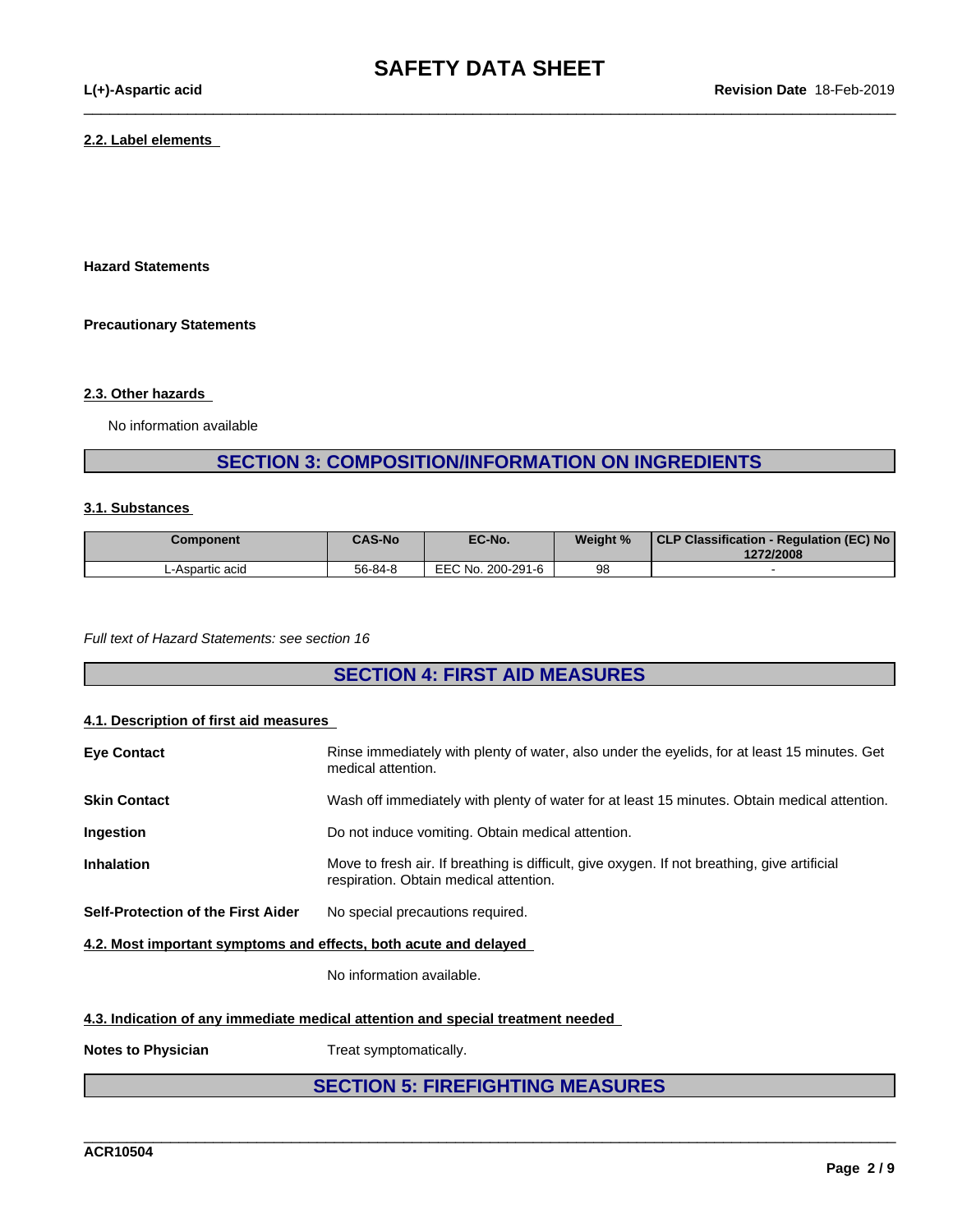$\_$  ,  $\_$  ,  $\_$  ,  $\_$  ,  $\_$  ,  $\_$  ,  $\_$  ,  $\_$  ,  $\_$  ,  $\_$  ,  $\_$  ,  $\_$  ,  $\_$  ,  $\_$  ,  $\_$  ,  $\_$  ,  $\_$  ,  $\_$  ,  $\_$  ,  $\_$  ,  $\_$  ,  $\_$  ,  $\_$  ,  $\_$  ,  $\_$  ,  $\_$  ,  $\_$  ,  $\_$  ,  $\_$  ,  $\_$  ,  $\_$  ,  $\_$  ,  $\_$  ,  $\_$  ,  $\_$  ,  $\_$  ,  $\_$  ,

#### **5.1. Extinguishing media**

#### **Suitable Extinguishing Media**

Water spray. Carbon dioxide (CO 2). Dry chemical. Chemical foam.

**Extinguishing media which must not be used for safety reasons** No information available.

#### **5.2. Special hazards arising from the substance or mixture**

Thermal decomposition can lead to release of irritating gases and vapors.

#### **Hazardous Combustion Products**

Nitrogen oxides (NOx), Carbon monoxide (CO), Carbon dioxide (CO2).

#### **5.3. Advice for firefighters**

As in any fire, wear self-contained breathing apparatus pressure-demand, MSHA/NIOSH (approved or equivalent) and full protective gear.

### **SECTION 6: ACCIDENTAL RELEASE MEASURES**

#### **6.1. Personal precautions, protective equipment and emergency procedures**

Ensure adequate ventilation. Use personal protective equipment. Avoid dust formation.

#### **6.2. Environmental precautions**

Prevent further leakage or spillage if safe to do so.

#### **6.3. Methods and material for containment and cleaning up**

Sweep up or vacuum up spillage and collect in suitable container for disposal. Avoid dust formation.

#### **6.4. Reference to other sections**

Refer to protective measures listed in Sections 8 and 13.

# **SECTION 7: HANDLING AND STORAGE**

#### **7.1. Precautions for safe handling**

Ensure adequate ventilation. Avoid contact with skin and eyes. Avoid breathing vapors or mists. Do not ingest. Minimize dust generation and accumulation. Wash hands before breaks and immediately after handling the product.

#### **Hygiene Measures**

Handle in accordance with good industrial hygiene and safety practice. Keep away from food, drink and animal feeding stuffs. Do not eat, drink or smoke when using this product. Remove and wash contaminated clothing before re-use. Wash hands before breaks and at the end of workday.

\_\_\_\_\_\_\_\_\_\_\_\_\_\_\_\_\_\_\_\_\_\_\_\_\_\_\_\_\_\_\_\_\_\_\_\_\_\_\_\_\_\_\_\_\_\_\_\_\_\_\_\_\_\_\_\_\_\_\_\_\_\_\_\_\_\_\_\_\_\_\_\_\_\_\_\_\_\_\_\_\_\_\_\_\_\_\_\_\_\_\_\_\_\_

#### **7.2. Conditions for safe storage, including any incompatibilities**

Keep in a dry, cool and well-ventilated place. Keep container tightly closed.

#### **7.3. Specific end use(s)**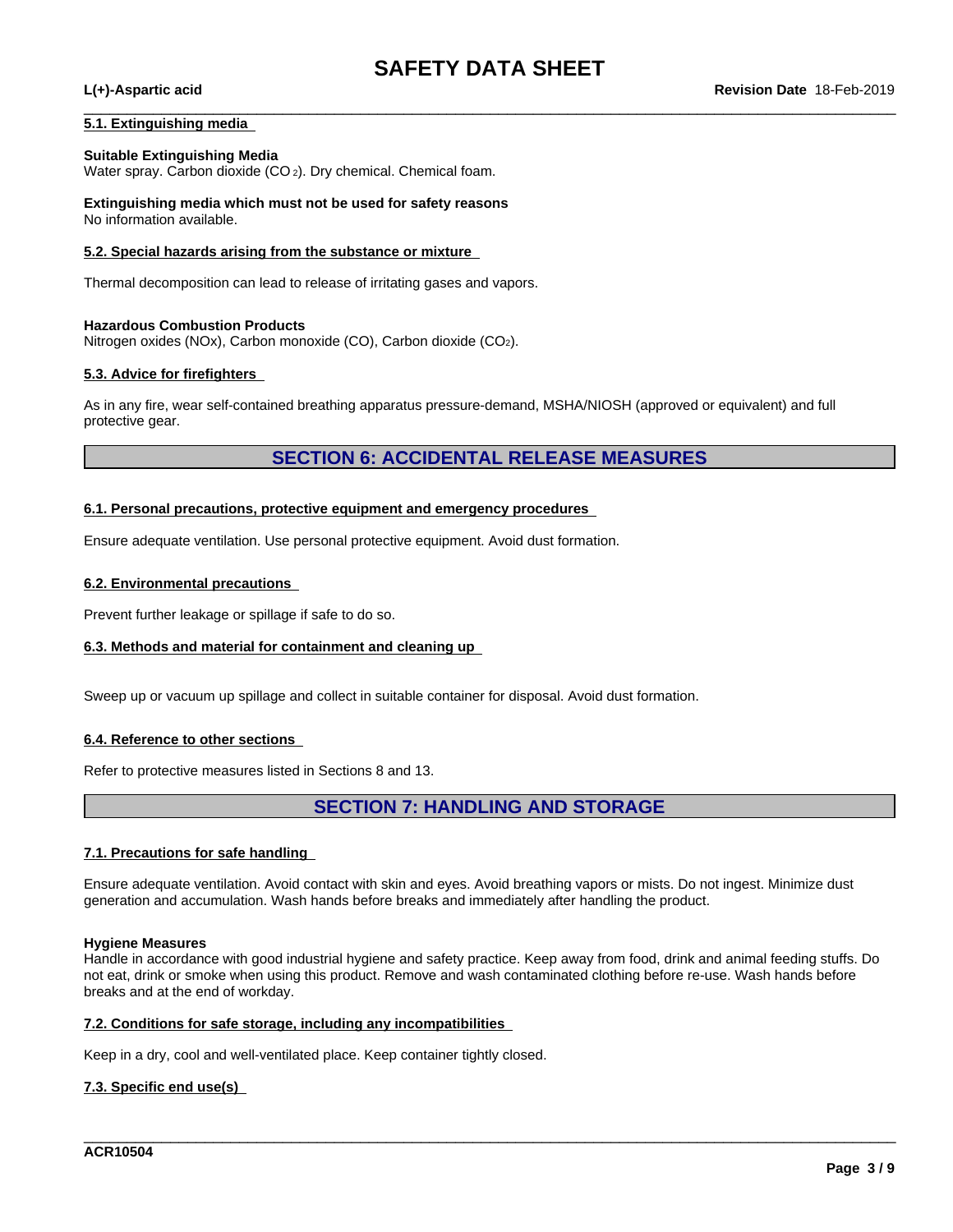$\_$  ,  $\_$  ,  $\_$  ,  $\_$  ,  $\_$  ,  $\_$  ,  $\_$  ,  $\_$  ,  $\_$  ,  $\_$  ,  $\_$  ,  $\_$  ,  $\_$  ,  $\_$  ,  $\_$  ,  $\_$  ,  $\_$  ,  $\_$  ,  $\_$  ,  $\_$  ,  $\_$  ,  $\_$  ,  $\_$  ,  $\_$  ,  $\_$  ,  $\_$  ,  $\_$  ,  $\_$  ,  $\_$  ,  $\_$  ,  $\_$  ,  $\_$  ,  $\_$  ,  $\_$  ,  $\_$  ,  $\_$  ,  $\_$  ,

Use in laboratories

### **SECTION 8: EXPOSURE CONTROLS/PERSONAL PROTECTION**

#### **8.1. Control parameters**

#### **Exposure limits**

List source(s):

#### **Biological limit values**

This product, as supplied, does not contain any hazardous materials with biological limits established by the region specific regulatory bodies

#### **Monitoring methods**

BS EN 14042:2003 Title Identifier: Workplace atmospheres. Guide for the application and use of procedures for the assessment of exposure to chemical and biological agents.

MDHS14/3 General methods for sampling and gravimetric analysis of respirable and inhalable dust

#### **Derived No Effect Level (DNEL)** No information available

| Route of exposure | Acute effects (local) | <b>Acute effects</b><br>(systemic) | <b>Chronic effects</b><br>(local) | <b>Chronic effects</b><br>(systemic) |
|-------------------|-----------------------|------------------------------------|-----------------------------------|--------------------------------------|
| Oral              |                       |                                    |                                   |                                      |
| Dermal            |                       |                                    |                                   |                                      |
| <b>Inhalation</b> |                       |                                    |                                   |                                      |

**Predicted No Effect Concentration** No information available. **(PNEC)**

#### **8.2. Exposure controls**

#### **Engineering Measures**

None under normal use conditions.

| Personal protective equipment<br><b>Eye Protection</b>                                              |                                                                           |                   | Safety glasses with side-shields (European standard - EN 166) |                                         |
|-----------------------------------------------------------------------------------------------------|---------------------------------------------------------------------------|-------------------|---------------------------------------------------------------|-----------------------------------------|
| <b>Hand Protection</b>                                                                              |                                                                           | Protective gloves |                                                               |                                         |
| <b>Glove material</b><br>Natural rubber<br>Butyl rubber<br>Nitrile rubber<br>Neoprene<br><b>PVC</b> | Breakthrough time Glove thickness<br>See manufacturers<br>recommendations |                   | <b>EU</b> standard<br>EN 374                                  | Glove comments<br>(minimum requirement) |

**Skin and body protection** Wear appropriate protective gloves and clothing to prevent skin exposure

\_\_\_\_\_\_\_\_\_\_\_\_\_\_\_\_\_\_\_\_\_\_\_\_\_\_\_\_\_\_\_\_\_\_\_\_\_\_\_\_\_\_\_\_\_\_\_\_\_\_\_\_\_\_\_\_\_\_\_\_\_\_\_\_\_\_\_\_\_\_\_\_\_\_\_\_\_\_\_\_\_\_\_\_\_\_\_\_\_\_\_\_\_\_

Inspect gloves before use.

Please observe the instructions regarding permeability and breakthrough time which are provided by the supplier of the gloves. (Refer to manufacturer/supplier for information)

Ensure gloves are suitable for the task: Chemical compatability, Dexterity, Operational conditions, User susceptibility, e.g. sensitisation effects, also take into consideration the specific local conditions under which the product is used, such as the danger of cuts, abrasion.

Remove gloves with care avoiding skin contamination.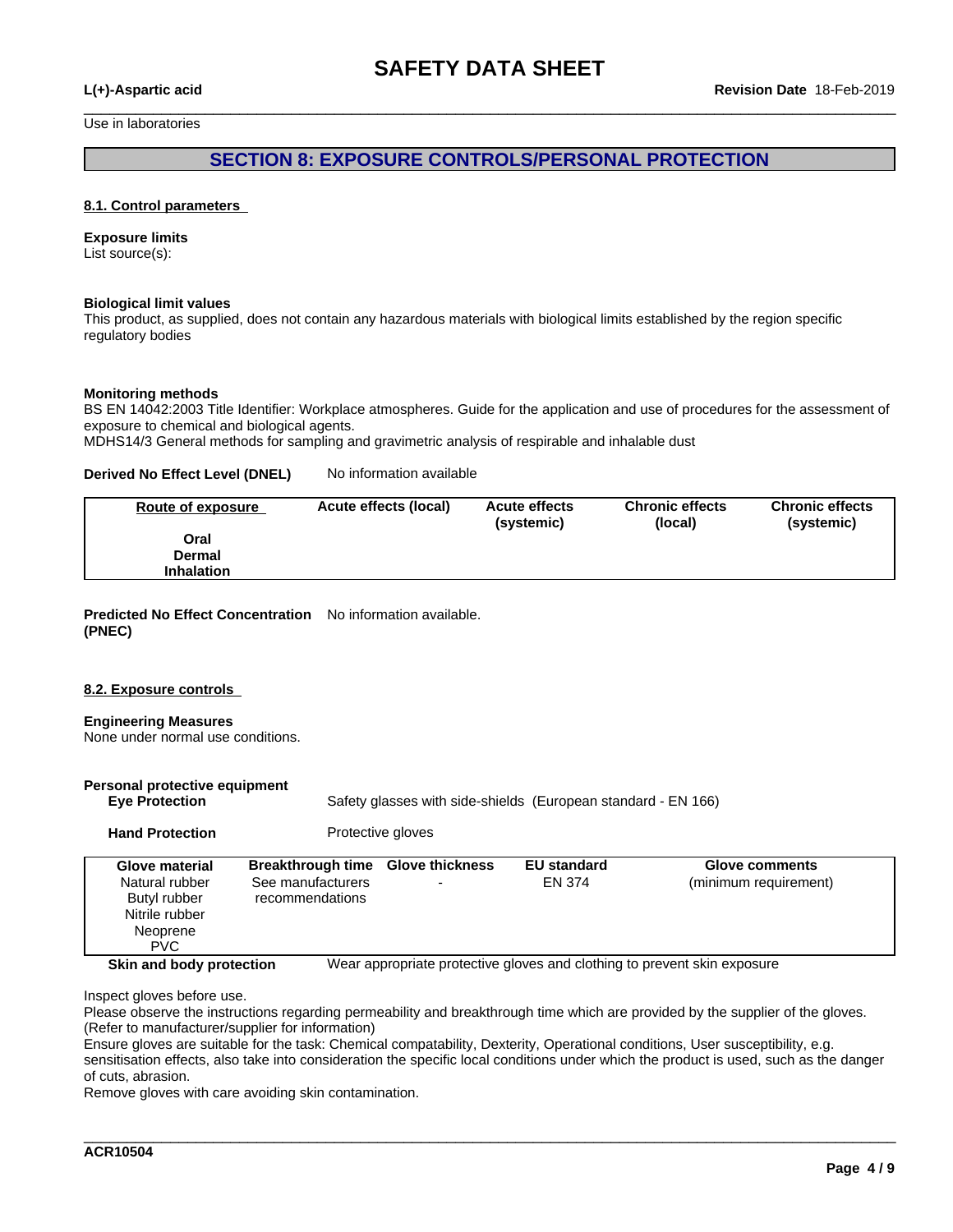| <b>Respiratory Protection</b> | No protective equipment is needed under normal use conditions.                                                                                                                                     |
|-------------------------------|----------------------------------------------------------------------------------------------------------------------------------------------------------------------------------------------------|
| Large scale/emergency use     | Use a NIOSH/MSHA or European Standard EN 136 approved respirator if exposure limits<br>are exceeded or if irritation or other symptoms are experienced<br>Recommended Filter type: Particle filter |
| Small scale/Laboratory use    | Maintain adequate ventilation<br>Recommended half mask:- Valve filtering: EN405; or; Half mask: EN140; plus filter, EN<br>141                                                                      |

**Environmental exposure controls** No information available.

# **SECTION 9: PHYSICAL AND CHEMICAL PROPERTIES**

#### **9.1. Information on basic physical and chemical properties**

| Appearance<br><b>Physical State</b>                                                                                                                                                                                                        | White<br>Powder Solid                                                                                                                                                                                                        |                                                   |
|--------------------------------------------------------------------------------------------------------------------------------------------------------------------------------------------------------------------------------------------|------------------------------------------------------------------------------------------------------------------------------------------------------------------------------------------------------------------------------|---------------------------------------------------|
| Odor<br><b>Odor Threshold</b><br>рH<br><b>Melting Point/Range</b><br><b>Softening Point</b><br><b>Boiling Point/Range</b><br><b>Flash Point</b><br><b>Evaporation Rate</b><br><b>Flammability (solid,gas)</b>                              | Odorless<br>No data available<br>No information available<br>230 °C / 446 °F<br>No data available<br>No information available<br>No information available<br>Not applicable<br>No information available<br>No data available | <b>Method -</b> No information available<br>Solid |
| <b>Explosion Limits</b><br><b>Vapor Pressure</b><br><b>Vapor Density</b><br>Specific Gravity / Density<br><b>Bulk Density</b><br><b>Water Solubility</b><br>Solubility in other solvents<br><b>Partition Coefficient (n-octanol/water)</b> | No data available<br>Not applicable<br>No data available<br>No data available<br>5 G/L WATER (25°C)<br>No information available                                                                                              | Solid                                             |
| <b>Autoignition Temperature</b><br><b>Decomposition Temperature</b><br><b>Viscosity</b><br><b>Explosive Properties</b><br><b>Oxidizing Properties</b><br>9.2. Other information                                                            | No data available<br>Not applicable<br>No information available<br>No information available                                                                                                                                  | Solid                                             |

**Molecular Formula** C4 H7 N O4<br>**Molecular Weight** 133.1 **Molecular Weight** 

# **SECTION 10: STABILITY AND REACTIVITY**

| 10.1. Reactivity         | None known, based on information available |
|--------------------------|--------------------------------------------|
| 10.2. Chemical stability | Stable under normal conditions.            |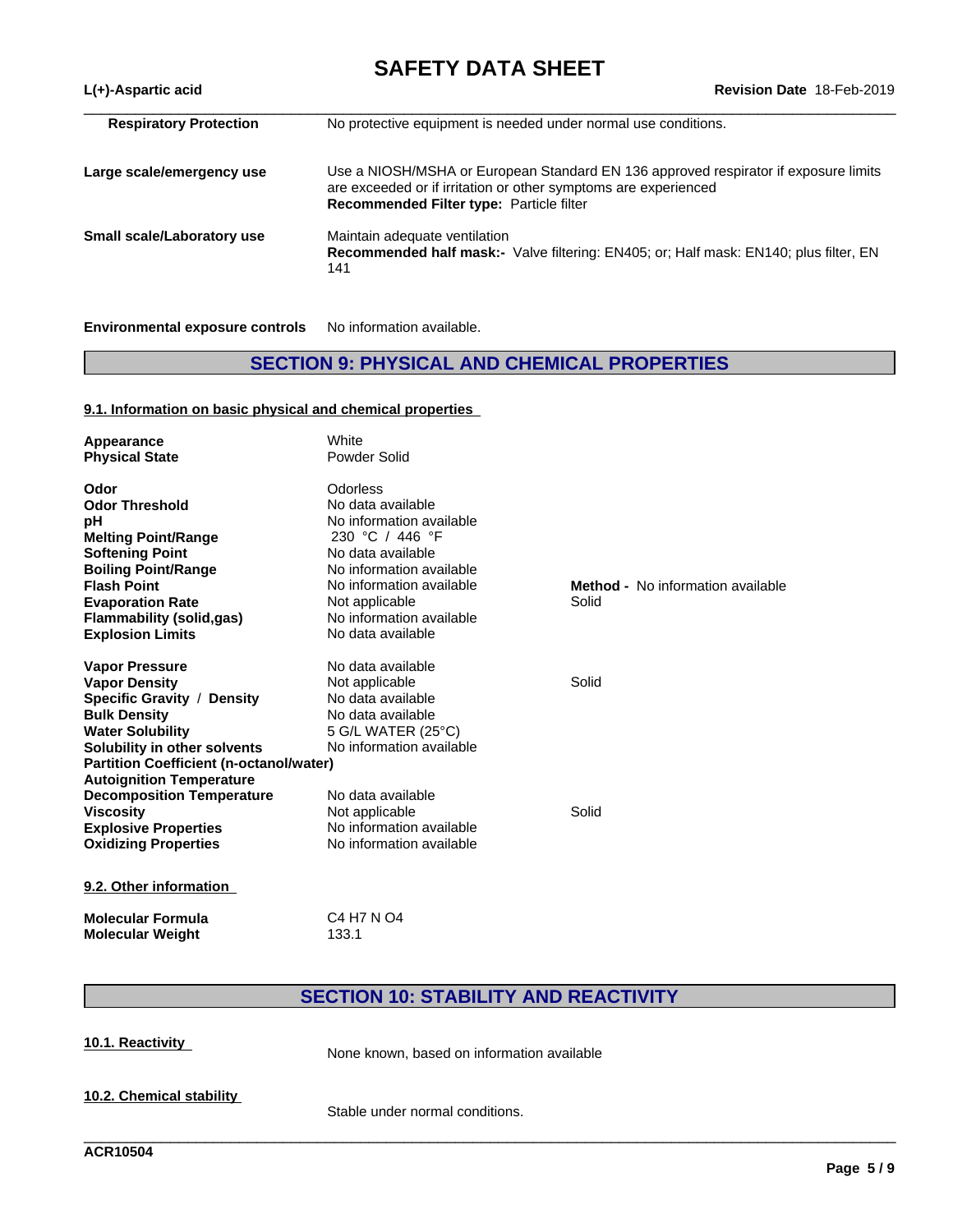#### **10.3. Possibility of hazardous reactions**

| <b>Hazardous Polymerization</b><br><b>Hazardous Reactions</b> | Hazardous polymerization does not occur.<br>No information available. |
|---------------------------------------------------------------|-----------------------------------------------------------------------|
| 10.4. Conditions to avoid                                     | Incompatible products. Avoid dust formation.                          |
| 10.5. Incompatible materials                                  | Strong oxidizing agents.                                              |

#### **10.6. Hazardous decomposition products**

Nitrogen oxides (NOx). Carbon monoxide (CO). Carbon dioxide (CO2).

 $\_$  ,  $\_$  ,  $\_$  ,  $\_$  ,  $\_$  ,  $\_$  ,  $\_$  ,  $\_$  ,  $\_$  ,  $\_$  ,  $\_$  ,  $\_$  ,  $\_$  ,  $\_$  ,  $\_$  ,  $\_$  ,  $\_$  ,  $\_$  ,  $\_$  ,  $\_$  ,  $\_$  ,  $\_$  ,  $\_$  ,  $\_$  ,  $\_$  ,  $\_$  ,  $\_$  ,  $\_$  ,  $\_$  ,  $\_$  ,  $\_$  ,  $\_$  ,  $\_$  ,  $\_$  ,  $\_$  ,  $\_$  ,  $\_$  ,

## **SECTION 11: TOXICOLOGICAL INFORMATION**

#### **11.1. Information on toxicologicaleffects**

#### **Product Information**

| (a) acute toxicity; |                                                                  |
|---------------------|------------------------------------------------------------------|
| Oral                | Based on available data, the classification criteria are not met |
| Dermal              | No data available                                                |
| <b>Inhalation</b>   | No data available                                                |
|                     |                                                                  |

| Component       | LD50 Oral                  | <b>LD50 Dermal</b> | ∟C50 Inhalation |
|-----------------|----------------------------|--------------------|-----------------|
| L-Aspartic acid | Rat<br>$LD50 = 9000$ mg/kg |                    |                 |
|                 |                            |                    |                 |

| (b) skin corrosion/irritation;         | No data available                                         |
|----------------------------------------|-----------------------------------------------------------|
| (c) serious eye damage/irritation;     | No data available                                         |
| (d) respiratory or skin sensitization; |                                                           |
| <b>Respiratory</b><br><b>Skin</b>      | No data available<br>No data available                    |
|                                        |                                                           |
| (e) germ cell mutagenicity;            | No data available                                         |
| (f) carcinogenicity;                   | No data available                                         |
|                                        | There are no known carcinogenic chemicals in this product |
|                                        |                                                           |
|                                        |                                                           |
| (g) reproductive toxicity;             | No data available                                         |
| (h) STOT-single exposure;              | No data available                                         |
|                                        |                                                           |
| (i) STOT-repeated exposure;            | No data available                                         |
| <b>Target Organs</b>                   | No information available.                                 |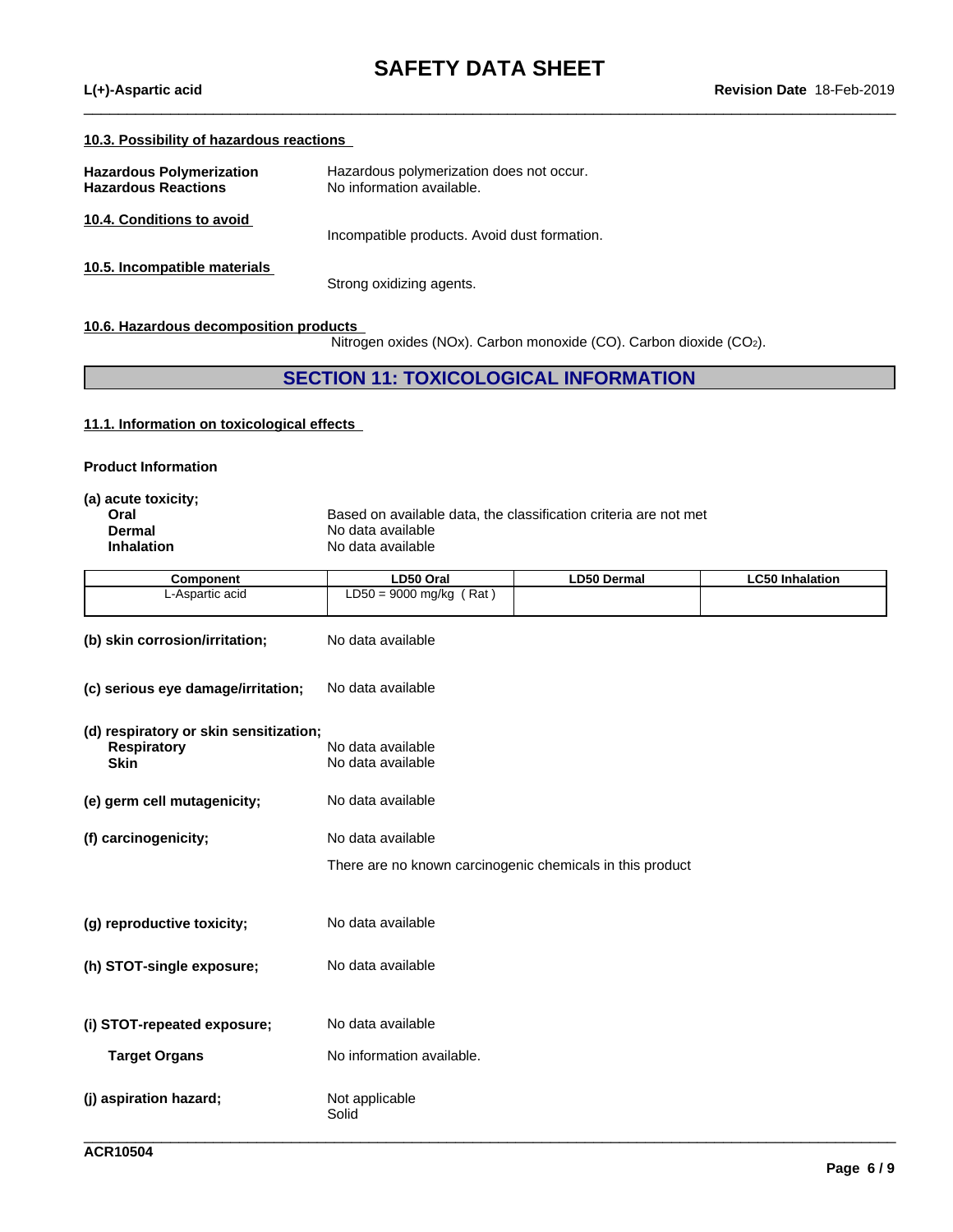$\_$  ,  $\_$  ,  $\_$  ,  $\_$  ,  $\_$  ,  $\_$  ,  $\_$  ,  $\_$  ,  $\_$  ,  $\_$  ,  $\_$  ,  $\_$  ,  $\_$  ,  $\_$  ,  $\_$  ,  $\_$  ,  $\_$  ,  $\_$  ,  $\_$  ,  $\_$  ,  $\_$  ,  $\_$  ,  $\_$  ,  $\_$  ,  $\_$  ,  $\_$  ,  $\_$  ,  $\_$  ,  $\_$  ,  $\_$  ,  $\_$  ,  $\_$  ,  $\_$  ,  $\_$  ,  $\_$  ,  $\_$  ,  $\_$  ,

**Other Adverse Effects** The toxicological properties have not been fully investigated.

**Symptoms / effects,both acute and** No information available **delayed**

**SECTION 12: ECOLOGICAL INFORMATION**

| 12.1. Toxicity<br><b>Ecotoxicity effects</b>                                                                                                     | Contains no substances known to be hazardous to the environment or that are not<br>degradable in waste water treatment plants.                                                                                |
|--------------------------------------------------------------------------------------------------------------------------------------------------|---------------------------------------------------------------------------------------------------------------------------------------------------------------------------------------------------------------|
| 12.2. Persistence and degradability<br><b>Persistence</b>                                                                                        | Soluble in water, Persistence is unlikely, based on information available.                                                                                                                                    |
| 12.3. Bioaccumulative potential                                                                                                                  | Bioaccumulation is unlikely                                                                                                                                                                                   |
| 12.4. Mobility in soil                                                                                                                           | The product is water soluble, and may spread in water systems Will likely be mobile in the<br>environment due to its water solubility. Highly mobile in soils                                                 |
| 12.5. Results of PBT and vPvB<br>assessment                                                                                                      | No data available for assessment.                                                                                                                                                                             |
| 12.6. Other adverse effects<br><b>Endocrine Disruptor Information</b><br><b>Persistent Organic Pollutant</b><br><b>Ozone Depletion Potential</b> | This product does not contain any known or suspected endocrine disruptors<br>This product does not contain any known or suspected substance<br>This product does not contain any known or suspected substance |

# **SECTION 13: DISPOSAL CONSIDERATIONS**

#### **13.1. Waste treatment methods**

| Waste from Residues / Unused<br><b>Products</b> | Chemical waste generators must determine whether a discarded chemical is classified as a<br>hazardous waste. Consult local, regional, and national hazardous waste regulations to<br>ensure complete and accurate classification. |
|-------------------------------------------------|-----------------------------------------------------------------------------------------------------------------------------------------------------------------------------------------------------------------------------------|
| <b>Contaminated Packaging</b>                   | Empty remaining contents. Dispose of in accordance with local regulations. Do not re-use<br>empty containers.                                                                                                                     |
| European Waste Catalogue (EWC)                  | According to the European Waste Catalogue, Waste Codes are not product specific, but<br>application specific.                                                                                                                     |
| <b>Other Information</b>                        | Waste codes should be assigned by the user based on the application for which the product<br>was used.                                                                                                                            |

# **SECTION 14: TRANSPORT INFORMATION**

\_\_\_\_\_\_\_\_\_\_\_\_\_\_\_\_\_\_\_\_\_\_\_\_\_\_\_\_\_\_\_\_\_\_\_\_\_\_\_\_\_\_\_\_\_\_\_\_\_\_\_\_\_\_\_\_\_\_\_\_\_\_\_\_\_\_\_\_\_\_\_\_\_\_\_\_\_\_\_\_\_\_\_\_\_\_\_\_\_\_\_\_\_\_

**IMDG/IMO** Not regulated

**14.1. UN number**

**14.2. UN proper shipping name 14.3. Transport hazard class(es) 14.4. Packing group**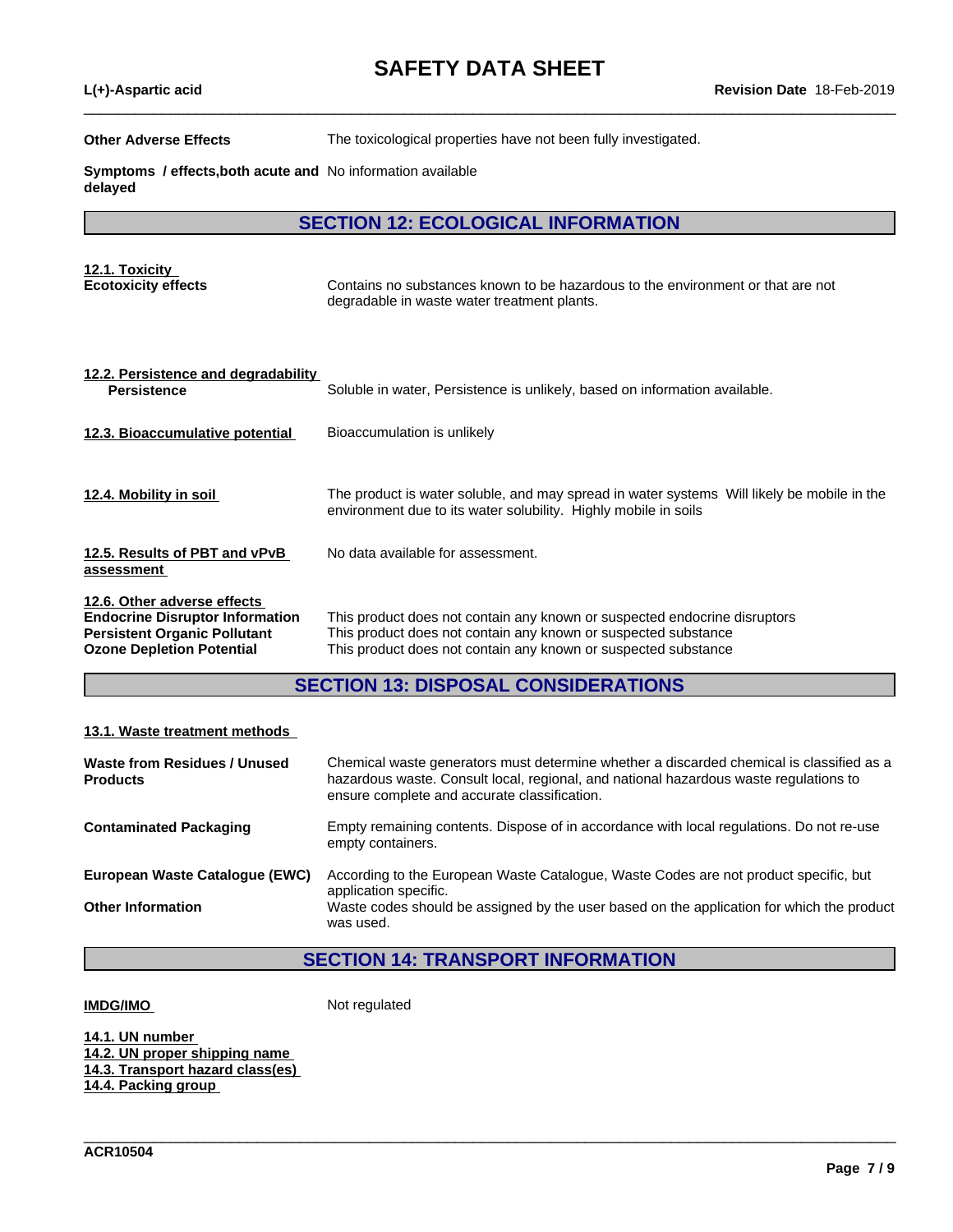**L(+)-Aspartic acid Revision Date** 18-Feb-2019

 $\_$  ,  $\_$  ,  $\_$  ,  $\_$  ,  $\_$  ,  $\_$  ,  $\_$  ,  $\_$  ,  $\_$  ,  $\_$  ,  $\_$  ,  $\_$  ,  $\_$  ,  $\_$  ,  $\_$  ,  $\_$  ,  $\_$  ,  $\_$  ,  $\_$  ,  $\_$  ,  $\_$  ,  $\_$  ,  $\_$  ,  $\_$  ,  $\_$  ,  $\_$  ,  $\_$  ,  $\_$  ,  $\_$  ,  $\_$  ,  $\_$  ,  $\_$  ,  $\_$  ,  $\_$  ,  $\_$  ,  $\_$  ,  $\_$  , **ADR** Not regulated

**14.1. UN number 14.2. UN proper shipping name 14.3. Transport hazard class(es) 14.4. Packing group**

**IATA** Not regulated

**14.1. UN number 14.2. UN proper shipping name 14.3. Transport hazard class(es) 14.4. Packing group**

**14.5. Environmental hazards** No hazards identified

**14.6. Special precautions for user** No special precautions required

**14.7. Transport in bulk according to** Not applicable, packaged goods **Annex II of MARPOL73/78 and the IBC Code** 

## **SECTION 15: REGULATORY INFORMATION**

#### **15.1. Safety, health and environmental regulations/legislation specific for the substance or mixture**

**International Inventories** X = listed.

| <b>Component</b> | <b>EINECS</b> | <b>ELINCS</b> | <b>NLP</b> | <b>TSCA</b> | <b>DSL</b> | <b>NDSL</b> | <b>PICCS</b> | <b>ENCS</b> | <b>IECSC</b> | <b>AICS</b> | <b>KECL</b>                      |
|------------------|---------------|---------------|------------|-------------|------------|-------------|--------------|-------------|--------------|-------------|----------------------------------|
| L-Aspartic acid  | 200-291-6     |               |            |             |            |             |              |             |              |             | 0.400<br>. L/ C<br>' r∟<br>-0122 |
|                  |               |               |            |             |            |             |              |             |              |             |                                  |

#### **National Regulations**

| .<br>ponent            | <br>rmanv<br>www.<br>Classification<br>vater<br>95 | $T_{\Delta}$ .<br>Class<br>-uft<br>Germany |
|------------------------|----------------------------------------------------|--------------------------------------------|
| -∆ene<br>: acio<br>ำแน | WGK                                                |                                            |

Take note of Control of Substances Hazardous to Health Regulations (COSHH) 2002 and 2005 Amendment.

#### **15.2. Chemical safety assessment**

A Chemical Safety Assessment/Report (CSA/CSR) has not been conducted

### **SECTION 16: OTHER INFORMATION**

### **Full text of H-Statements referred to undersections 2 and 3**

#### **Legend**

| <b>CAS</b> - Chemical Abstracts Service                                                                                             | <b>TSCA</b> - United States Toxic Substances Control Act Section 8(b)<br>Inventory |
|-------------------------------------------------------------------------------------------------------------------------------------|------------------------------------------------------------------------------------|
| <b>EINECS/ELINCS</b> - European Inventory of Existing Commercial Chemical DSL/NDSL - Canadian Domestic Substances List/Non-Domestic |                                                                                    |
| Substances/EU List of Notified Chemical Substances                                                                                  | Substances List                                                                    |
| <b>PICCS</b> - Philippines Inventory of Chemicals and Chemical Substances                                                           | <b>ENCS</b> - Japanese Existing and New Chemical Substances                        |
| <b>IECSC</b> - Chinese Inventory of Existing Chemical Substances                                                                    | <b>AICS</b> - Australian Inventory of Chemical Substances                          |
| <b>KECL</b> - Korean Existing and Evaluated Chemical Substances                                                                     | <b>NZIoC</b> - New Zealand Inventory of Chemicals                                  |